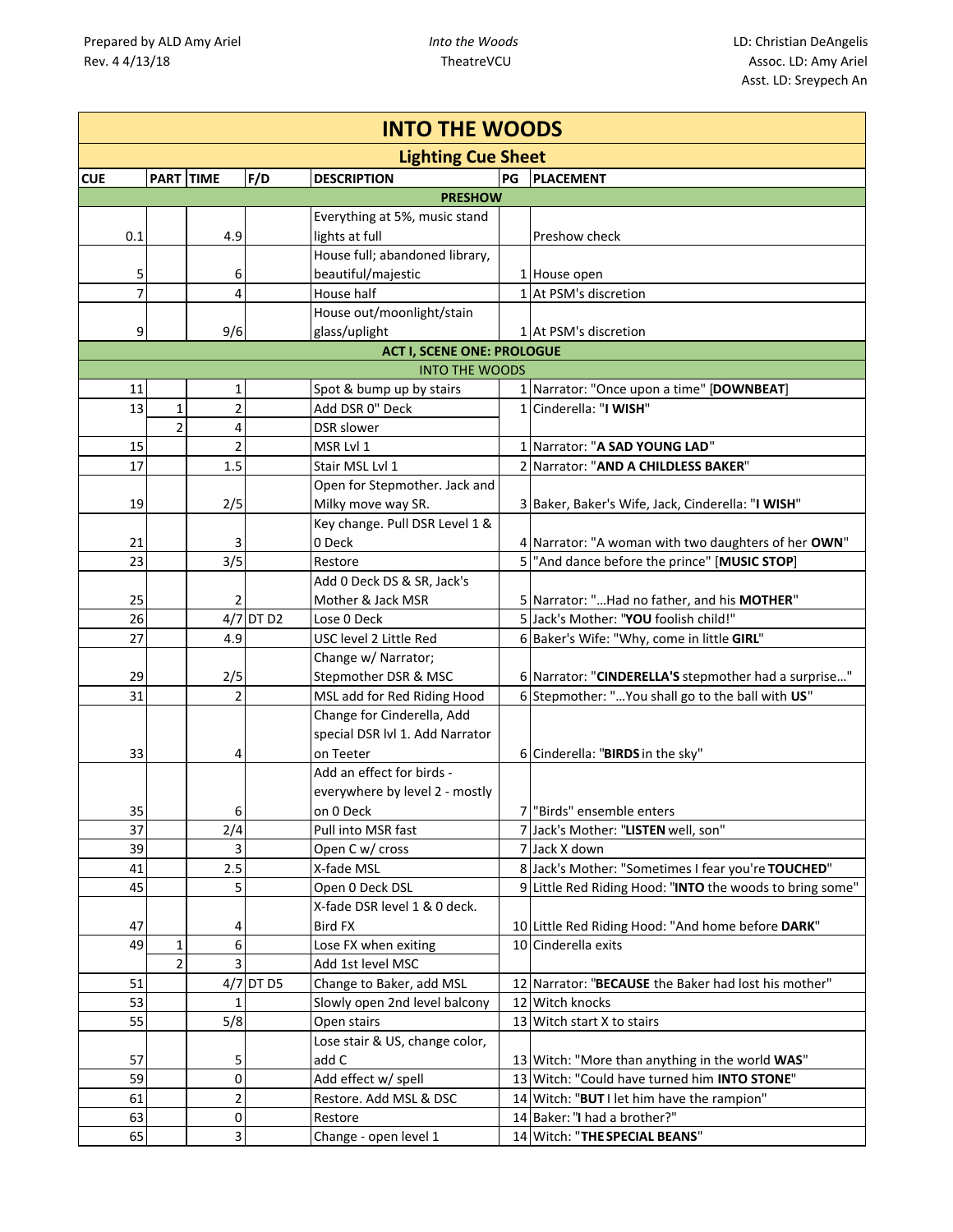| <b>INTO THE WOODS</b> |                           |                        |                    |                                              |    |                                                            |  |  |  |  |  |
|-----------------------|---------------------------|------------------------|--------------------|----------------------------------------------|----|------------------------------------------------------------|--|--|--|--|--|
|                       | <b>Lighting Cue Sheet</b> |                        |                    |                                              |    |                                                            |  |  |  |  |  |
| <b>CUE</b>            | <b>PART TIME</b>          |                        | F/D                | <b>DESCRIPTION</b>                           | PG | <b>PLACEMENT</b>                                           |  |  |  |  |  |
| 67                    |                           |                        | $0$ F1             | Spell effect MSR pop up                      |    | 15 Witch: "I laid a little spell on them" [SPELL CHORD]    |  |  |  |  |  |
| 67.1                  |                           | $\overline{2}$         |                    | Restore                                      |    |                                                            |  |  |  |  |  |
| 71                    |                           | 3/5                    |                    | On stair DR by stair MSR                     |    | 16 Jack's Mother: "NOW listen to me, Jack"                 |  |  |  |  |  |
| 73                    |                           | 6                      |                    | w/ song                                      |    | 16 Jack's Mother: "JACK Jack Jack"                         |  |  |  |  |  |
| 75                    |                           | 4                      |                    | Key change. Open level 1 MSC                 |    | 17 Jack's Mother: "So INTO the woods the time is now"      |  |  |  |  |  |
|                       |                           |                        |                    | Add level 2 for witch/stairs add             |    |                                                            |  |  |  |  |  |
| 77                    |                           | 4                      |                    | 0 deck for miming                            |    | 17 Narrator: "MEANWHILE, the Witch, for purposes"          |  |  |  |  |  |
|                       |                           |                        |                    | Change stepmother level 1                    |    |                                                            |  |  |  |  |  |
|                       |                           |                        |                    | sisters level 2 coming down                  |    |                                                            |  |  |  |  |  |
| 79                    |                           | 2/5                    |                    | stairs. Mostly SR level                      |    | 18 Witch: "Go to the wooD!"                                |  |  |  |  |  |
| 81                    |                           | 3                      |                    | Change, level 1                              |    | 19 Cinderella: "I wisH"                                    |  |  |  |  |  |
| 82                    |                           | 3                      |                    | Add color                                    |    | 20 Baker: "THE spell is on my house"                       |  |  |  |  |  |
| 83                    |                           | 4                      |                    | Add 0 deck SR & DS 0 deck                    |    | 21 Cinderella: "I still wish to go to the Festival"        |  |  |  |  |  |
| 84                    |                           | 5                      |                    | Small change/color                           |    | 21 Baker, Cinderella: "INTO the woods it's time to go"     |  |  |  |  |  |
|                       |                           |                        |                    | Change, everyone is                          |    |                                                            |  |  |  |  |  |
|                       |                           |                        |                    | everywhere, Birdies, open up                 |    | Baker, Baker's Wife, Cinderella, Jack, Jack's Mother:      |  |  |  |  |  |
| 85                    |                           | 3                      |                    | all levels                                   |    | 22 "INTO the woods without"                                |  |  |  |  |  |
|                       |                           |                        |                    |                                              |    | Baker, Baker's Wife, Cinderella, Jack, Jack's Mother,      |  |  |  |  |  |
| 87                    |                           | 4                      |                    | Change                                       |    | 23 Little Red Riding Hood: "THE way is clear"              |  |  |  |  |  |
| 89                    |                           | 5                      |                    | Dancing - add 2nd level                      |    | 23 "Something in the glade there" [DANCE BREAK]            |  |  |  |  |  |
| 91                    |                           | 4                      |                    | Cresendo up                                  |    | 24 All: "TO see, to sell, to get, to bring"                |  |  |  |  |  |
|                       |                           |                        | $(405 +$           |                                              |    |                                                            |  |  |  |  |  |
| 93                    |                           |                        | 0 406) DT 1 Button |                                              |    | 24 All: "And home before dark!" [BUTTON]                   |  |  |  |  |  |
|                       |                           |                        |                    | <b>ACT I, SCENE TWO: THE WOODS</b>           |    |                                                            |  |  |  |  |  |
| 95                    |                           | 4                      |                    | Narrator/Fog/Trees                           |    | 25 Narrator: "CINDERELLA had planted a branch"             |  |  |  |  |  |
| 97                    |                           | 2                      |                    | Level <sub>2</sub>                           |    | 25 Cinderella: "I'VE been good and I've been kind"         |  |  |  |  |  |
|                       |                           |                        |                    | Stain glass - add level 2 coming             |    |                                                            |  |  |  |  |  |
| 99                    |                           | 3                      |                    | down stairs                                  |    | 25 Cinderella's Mother: "WHAT, child? Specify."            |  |  |  |  |  |
| 101                   |                           | 6                      |                    | Add level 1, lose stairs                     |    | 25 Cinderella: "I wish"                                    |  |  |  |  |  |
|                       |                           |                        |                    |                                              |    | Cinderella's Mother: "And you shall have you wish"         |  |  |  |  |  |
| 102                   |                           | 3                      |                    | No stain glass                               |    | 26 [BEAT]                                                  |  |  |  |  |  |
|                       |                           |                        |                    | All leave 2nd level, Jack DS 0               |    |                                                            |  |  |  |  |  |
| 103                   |                           | $\vert 4 \vert$<br>3/6 |                    | deck                                         |    | 26 Cinderlla: "I'm off to get my wish" [ALL LEAVE LEVEL 2] |  |  |  |  |  |
| 105<br>105.5          |                           |                        |                    | X onto level 1, keep 0 deck SL<br>Add 0 deck |    | 26 Jack and Milky onto Level 1/Mysterious Man enters       |  |  |  |  |  |
| 106                   |                           | 4<br>3                 |                    | Transition                                   |    | 26 Jack to 0 deck (anticipate)                             |  |  |  |  |  |
|                       |                           |                        |                    | <b>HELLO, LITTLE GIRL</b>                    |    | 27 Jack and Milky exit                                     |  |  |  |  |  |
| 107                   |                           | 3                      |                    | MSL-MSC                                      | 27 | [Transition] [MUSIC STOPS]                                 |  |  |  |  |  |
| 109                   |                           | 5                      |                    | 0 deck SR/C/SL                               |    | 28 Wolf: "And what might be in your basket?                |  |  |  |  |  |
| 111                   |                           | 6                      |                    | 0 deck SR-C                                  |    | 28 Wolf: "LOOK at that flesh" (w/ music)                   |  |  |  |  |  |
| 113                   |                           | 4.9                    |                    | On level 1, lose 0 deck                      |    | 29 Wolf: "HELLO little girl" (on level 1)                  |  |  |  |  |  |
| 115                   |                           | 3                      |                    | Little Red X upstairs                        |    | 29 Wolf: "Grandmother first" (w/ X upstairs)               |  |  |  |  |  |
| 117                   |                           | 4.9                    |                    | No stairs 0 deck                             |    | 29 Little Red Riding Hood: "MOTHER said, 'come what"       |  |  |  |  |  |
| 118                   |                           | 4                      |                    | Mark (405)                                   |    | 29 Narrator X off stairs                                   |  |  |  |  |  |
| 119                   |                           | 3                      |                    | Lose 0 deck                                  |    | 30 Wolf: "Goodbye, little girl" [BEAT]                     |  |  |  |  |  |
| 121                   |                           | 0/0.5                  |                    | On stair MSR                                 |    | 30 Wolf: "AHOOOOOO!"                                       |  |  |  |  |  |
|                       |                           |                        |                    | Restore: Baker level 1, witch                |    |                                                            |  |  |  |  |  |
| 123                   |                           | 3                      |                    | level 2                                      |    | 30 Baker: "IS harm come to that little girl?"              |  |  |  |  |  |
| 125                   |                           | 3                      |                    | Lose level 2 down stairs                     |    | 31 Litte Red off stairs                                    |  |  |  |  |  |
| 129                   |                           | 5                      |                    | Change level 1 & 0 deck SR                   |    | 32 Baker's Wife: "THE cow as white as milk"                |  |  |  |  |  |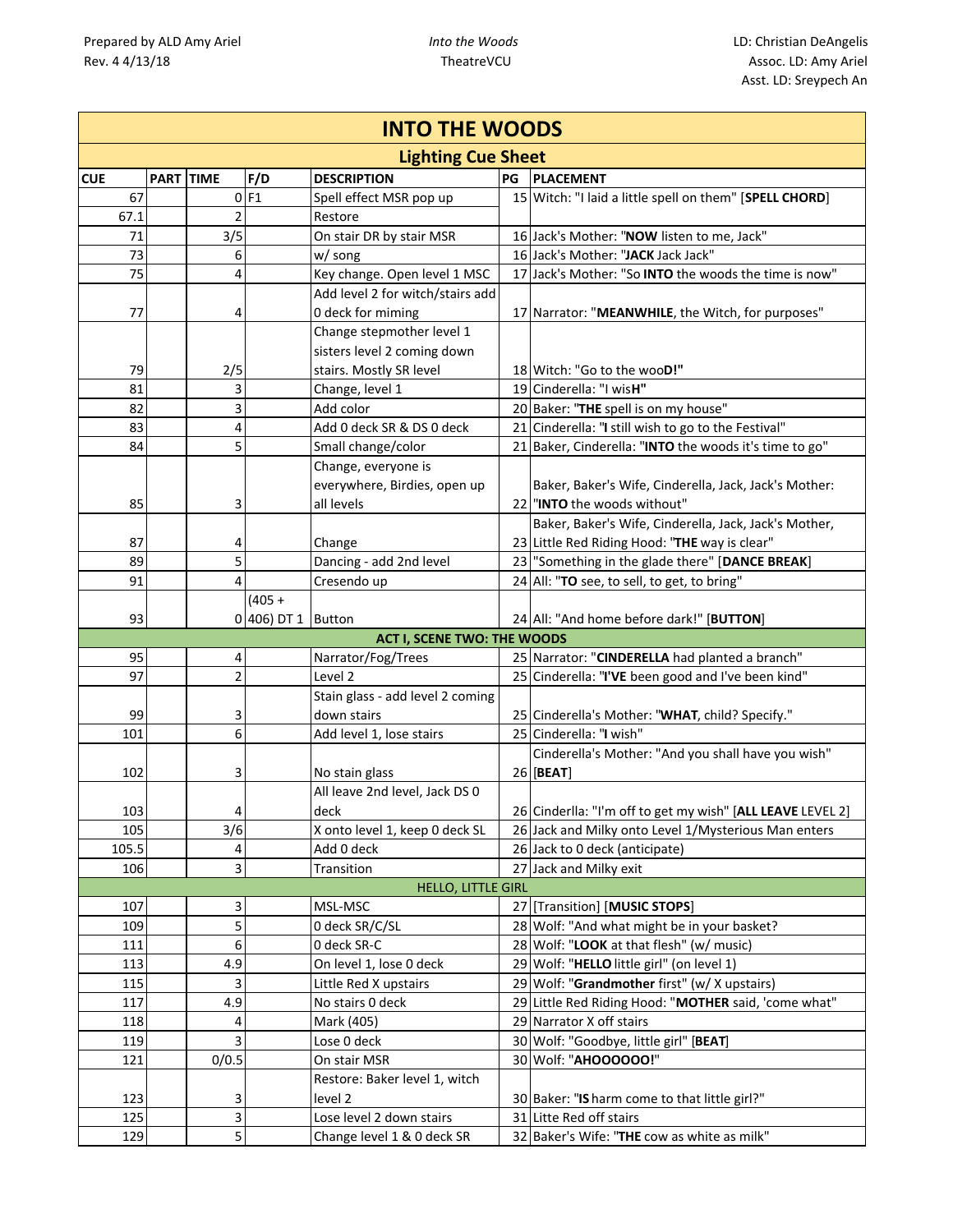| <b>INTO THE WOODS</b> |                |                |                    |                                     |    |                                                             |  |  |  |
|-----------------------|----------------|----------------|--------------------|-------------------------------------|----|-------------------------------------------------------------|--|--|--|
|                       |                |                |                    | <b>Lighting Cue Sheet</b>           |    |                                                             |  |  |  |
| <b>CUE</b>            |                | PART TIME      | F/D                | <b>DESCRIPTION</b>                  | PG | <b>PLACEMENT</b>                                            |  |  |  |
| 130                   |                | 4              |                    | Add UR                              |    | 33 Jack enters                                              |  |  |  |
| 130.2                 |                | $\overline{2}$ |                    | Add SR entrance toplight            |    | 34 Mysterious Man enters SR                                 |  |  |  |
| 130.4                 |                | 4              |                    | Lose entrance toplight              |    | 35 Mysterious Man exits                                     |  |  |  |
|                       |                |                |                    | <b>WELL I GUESS THIS IS GOODBYE</b> |    |                                                             |  |  |  |
| 131                   |                | 8              |                    | Add 0 deck SL as vom well           |    | 35 Jack on stair DSL sitting down w/ music                  |  |  |  |
| 133                   |                | 4              |                    | Restore onstage                     |    | 36 Baker: "TAKE the cow and go home"                        |  |  |  |
|                       |                |                |                    | <b>MAYBE THEY'RE MAGIC</b>          |    |                                                             |  |  |  |
| 135                   |                | 6              |                    | Change 1st floor                    |    | 36 Baker's Wife: "IF you know what you want"                |  |  |  |
| 137                   |                | 0              |                    | Small button                        |    | 38 Baker's Wife: "It justifies the BEANS"                   |  |  |  |
| 139                   |                | 3              |                    | Restore                             |    | 38 Baker: "TAKE the cow and go home"                        |  |  |  |
| 141                   |                | 4.9/8          |                    | Change, add level 2 SR              |    | 38 Narrator: "AND so the Baker continued"                   |  |  |  |
| 143                   |                | 5              |                    | Open level 1                        |    | 39 Rapunzel's Prince: "RAPUNZEL, Rapunzel. What a"          |  |  |  |
| 145                   |                | 4              |                    | Restore level 1                     |    | 39 Baker: "HELLO there, little one"                         |  |  |  |
|                       |                |                |                    | <b>BAKER'S REPRISE</b>              |    |                                                             |  |  |  |
| 147                   |                | $\overline{2}$ |                    | Change fast                         |    | 40 Baker: "IF you know what you need"                       |  |  |  |
| 149                   |                | 4              |                    | Change/restore                      |    | 41 Narrator: "AND so the Baker, with newfound"              |  |  |  |
| 151                   |                | $\mathbf 1$    |                    | Foots & tight MSC, creepy           |    | 41 Little Red Riding Hood: "OH dear. How uneasy"            |  |  |  |
| 152                   |                | 4/6            |                    | Lose stairs                         |    | 41 Little Red in house                                      |  |  |  |
| 153                   |                |                | $0$ F1             | Quick change bump                   |    | 42 Wolf: "The better to eat you WITH"                       |  |  |  |
| 155                   |                | 1              |                    | Restore                             |    | 42 Narrator: "AND scarcely had the wolf said this"          |  |  |  |
| 157                   |                | 3              |                    | <b>Stair</b>                        |    | 42 Baker: "THAT grandmother has a mighty scare"             |  |  |  |
| 158                   |                | 6              |                    | Add foots & texture                 |    | 42 Baker X into house                                       |  |  |  |
| 159                   |                |                | $0$ F <sub>2</sub> | Quick change/lose stair             |    | 42 Baker slits the Wolf's stomach                           |  |  |  |
| 161                   |                | 0              | F1.5               | Lose effect                         |    |                                                             |  |  |  |
| 161.1                 | 1              | 5              |                    | <b>Restore stair MSR</b>            |    | 43 Little Red Riding Hoof steps out of Wolf's stomach       |  |  |  |
|                       | $\overline{2}$ |                | $5$ D <sub>3</sub> | Lose VLXs                           |    |                                                             |  |  |  |
|                       |                |                |                    | <b>I KNOW THINGS NOW</b>            |    |                                                             |  |  |  |
| 163                   |                | 5              |                    | w/ music                            |    | 43 Baker: "I'm a baker!" [MUSIC]                            |  |  |  |
| 165                   |                | 3              |                    | 0 deck                              |    | 44 Little Red Riding Hood: "WHEN he said 'come in""         |  |  |  |
| 167                   |                | 5              |                    | Level 1                             |    | 44 Little Red Riding Hood x to level 1                      |  |  |  |
|                       |                |                |                    |                                     |    | Little Red Riding Hood: "And a little bit not" [BUTTON -    |  |  |  |
| 169                   |                | 0              |                    | <b>Button MSC</b>                   |    | <b>45 FINAL PIANO PLINK</b>                                 |  |  |  |
| 171                   |                | 4              |                    | Restore                             |    | 45 Little Red Riding Hood: "MR. Baker, you saved our lives" |  |  |  |
| 173                   |                | 4              |                    | Add stairs                          |    | 45 Narrator: "more satisfied THAN he had ever felt"         |  |  |  |
| 175                   |                | 4              |                    | No stairs                           |    | 46 Narrator: "As for the lad JACK"                          |  |  |  |
| 177                   |                | 4              |                    | Change, add level 2/stairs          |    | 46 Narrator: "Would stretch into the heavens" [EXITS]       |  |  |  |
| 178                   |                | 5              |                    | Lose level 0                        |    | 46 Baker's Wife X to level 1                                |  |  |  |
|                       |                |                |                    | A VERY NICE PRINCE                  |    |                                                             |  |  |  |
|                       |                |                |                    | w/ music, slow fade, lose 0         |    |                                                             |  |  |  |
| 181                   |                | 6              |                    | deck except Milky DSL               |    | 48 Cinderella: "HE'S a very nice prince"                    |  |  |  |
|                       |                |                |                    | <b>FIRST MIDNIGHT</b>               |    |                                                             |  |  |  |
| 183                   |                | 3              |                    | Add glow                            |    | 50 Cinderella: "Will you look over THERE"                   |  |  |  |
| 184                   |                | 6/4            |                    | Lose beanstalk                      |    | 50 Cinderella: "I must get home!"                           |  |  |  |
|                       |                |                |                    | add level 2/stairs/change level     |    |                                                             |  |  |  |
| 185                   |                | 4              |                    | $1/0$ deck                          |    | 51 Baker's Wife: "Come back here!" [CHIME]                  |  |  |  |
| 187                   |                | 4              |                    | Add Rapunzel UR                     |    | 53 Rapunzel enters                                          |  |  |  |
| 195                   |                | 1              |                    | Big change                          |    | 55 All: "INTO the woods, into the woods, into the woods"    |  |  |  |
|                       |                |                |                    | <b>ACT I, SCENE THREE</b>           |    |                                                             |  |  |  |
|                       |                |                |                    | <b>GIANTS IN THE SKY</b>            |    |                                                             |  |  |  |
| 197                   |                | 3/5            |                    | Change level 2                      |    | 56 Jack: "THERE are giants in the sky!"                     |  |  |  |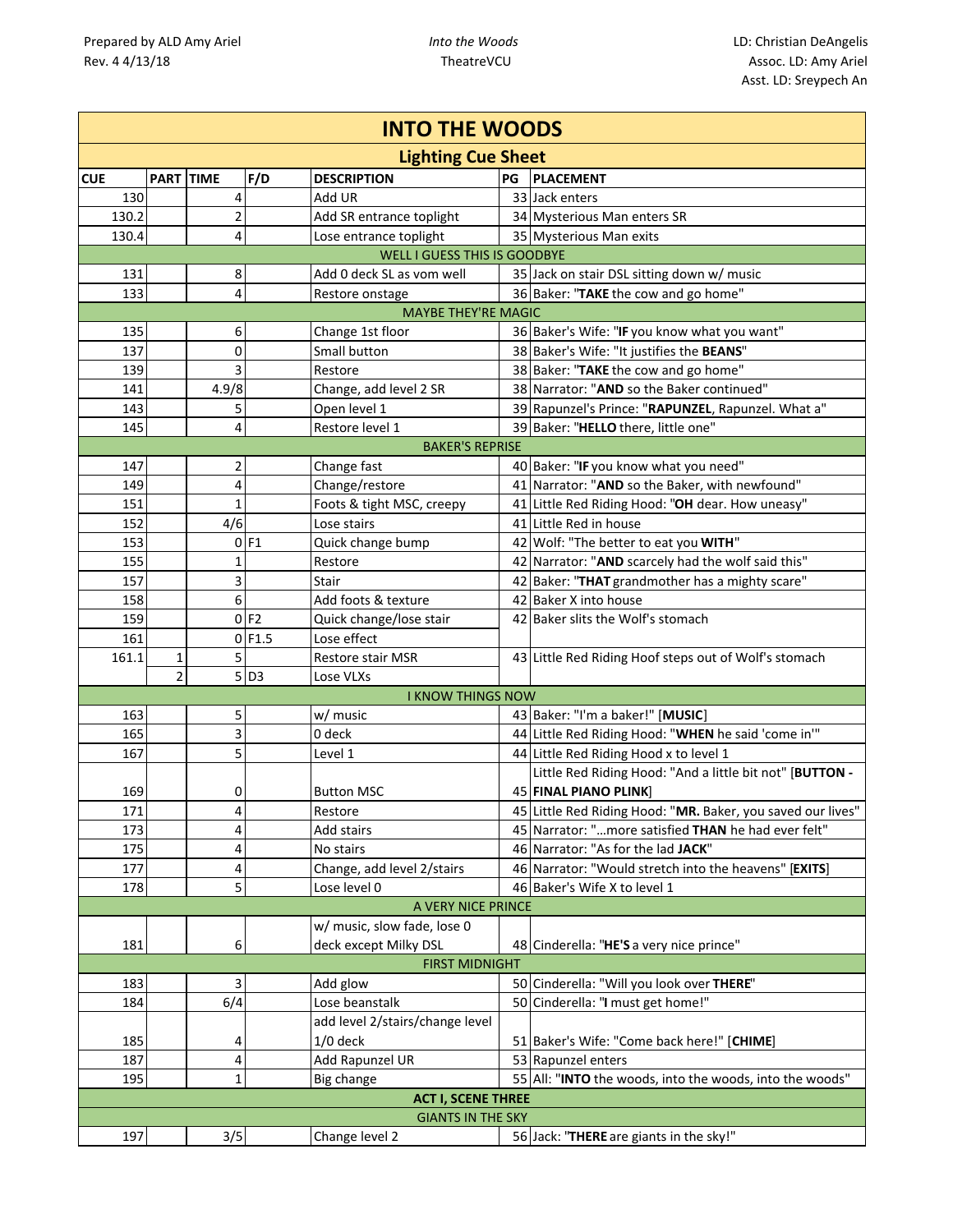|            | <b>INTO THE WOODS</b> |                |           |                              |    |                                                           |  |  |  |  |
|------------|-----------------------|----------------|-----------|------------------------------|----|-----------------------------------------------------------|--|--|--|--|
|            |                       |                |           | <b>Lighting Cue Sheet</b>    |    |                                                           |  |  |  |  |
| <b>CUE</b> | <b>PART TIME</b>      |                | F/D       | <b>DESCRIPTION</b>           | PG | <b>PLACEMENT</b>                                          |  |  |  |  |
|            |                       |                |           | Slow motion, coming down to  |    |                                                           |  |  |  |  |
| 199        |                       | 5              |           | level 1                      |    | 56 Jack: "WHEN you're way up high"                        |  |  |  |  |
| 201        |                       | 5              |           | Change/lose level 2/stair    |    | 56 Jack: "A big tall terrible giant" / ensemble leaves    |  |  |  |  |
| 203        |                       | 4              |           | Stairs to level 2            |    | 57 Jack: "There are BIG tall terrible awesome"            |  |  |  |  |
| 205        |                       | $\overline{2}$ |           | Crescendo 2nd                |    | 58 Jack: "Giants in the SKY!"                             |  |  |  |  |
| 207        |                       | 0              |           | <b>Button</b>                |    | 58 Jack: "Giants in the sky!" [BUTTON]                    |  |  |  |  |
|            |                       |                |           | Restore level 1/ delay       |    |                                                           |  |  |  |  |
| 209        |                       |                | 4/7 DT D5 | downtime on level 2, stairs  |    | 58 Jack: "GOOD fortune! Good fortune, sir!"               |  |  |  |  |
| 211        |                       | 5              |           | Lose 0 deck                  |    | 59 Mysterious Man exits                                   |  |  |  |  |
| 213        |                       | 5              |           | Lower 0 deck                 |    | 60 Baker: "TWO. I've the cape and the cow."               |  |  |  |  |
| 215        |                       | 3              |           | Witch in vom L               |    | 60 Anticipate Witch entrance                              |  |  |  |  |
| 217        |                       |                | $0$ FO.6  | Genital spell effect MSC     |    | 61 Witch: "Thought to have a child!" [1ST SPELL]          |  |  |  |  |
| 217.1      |                       | 0              |           | Restore & lose effect        |    |                                                           |  |  |  |  |
| 218        |                       |                | $0$ FO.9  | Genital spell effect MSC     |    | 61 Witch: "Thought to have a child!" [2ND SPELL]          |  |  |  |  |
| 218.1      |                       | 0              |           | Restore & lose effect        |    |                                                           |  |  |  |  |
| 219        |                       | 4.9            |           | Change on level 1            |    | 62 Baker: "Go!" [FANFARES]                                |  |  |  |  |
|            |                       |                |           | <b>AGONY</b>                 |    |                                                           |  |  |  |  |
| 221        |                       | 10             |           | w/ music                     |    | 63 Cinderella's Prince: "Yet one has." [MUSIC]            |  |  |  |  |
| 223        |                       | 5              |           | Add 0 deck                   |    | 64 Rapunzel's Prince: "Far more painful than YOURS"       |  |  |  |  |
| 225        |                       | 7              |           | Lose 0 deck                  |    | 64 Cinderella's Prince: "AM I not sensitive, clever"      |  |  |  |  |
| 227        |                       |                | 4/8 DT D5 | Stair/level 2                |    | 65 Rapunzel's Prince: "And you see her up THERE"          |  |  |  |  |
| 229        |                       | 7              |           | Level 1/lower stair          |    | 65 Both: "AND she's just out of reach"                    |  |  |  |  |
| 231        |                       | 3              |           | Last note                    |    | 65 Both: "I must have her to WIFE"                        |  |  |  |  |
| 233        |                       | $\mathbf 0$    |           | <b>Button DSC</b>            |    | 65 Both: "I must have her to wife" [BUTTON]               |  |  |  |  |
| 235        |                       | 4.9            |           | Restore                      |    | 65 Baker's Wife: "TWO princes, each more handsome"        |  |  |  |  |
| 237        |                       | 3              |           | SL vom                       |    | 67 Baker: "MOO Moo"                                       |  |  |  |  |
| 239        |                       | 4              |           | Pull SR                      |    | 67 Baker: "WHERE did you find her?"                       |  |  |  |  |
| 241        |                       | $\Omega$       | F1        | <b>Effect MSL</b>            |    | 67 Witch: "Keep out of my path!" [SPELL]                  |  |  |  |  |
| 241.1      |                       | $\mathbf{1}$   |           | Restore                      |    |                                                           |  |  |  |  |
| 243        |                       | 5              |           | Lose vom, level 2            |    | 67 Baker's Wife: "I hope there are no witches"            |  |  |  |  |
| 245        |                       | 3              |           | Change still level 2/stair   |    | 68 Anticipate Cinderella's entrance                       |  |  |  |  |
| 247        |                       | 3/5            |           | Level 1                      |    | 68 Cinderella halfway down stairs                         |  |  |  |  |
|            |                       |                |           | A VERY NICE PRINCE (REPRISE) |    |                                                           |  |  |  |  |
|            |                       |                |           |                              |    | Cinderella: "They are all you could wish for in beauty"   |  |  |  |  |
| 249        |                       | 10             |           | w/ music                     |    | 68 [MUSIC]                                                |  |  |  |  |
| 251        |                       | 5              |           | Change level 1               |    | 71 Cinderella's Prince: "WHERE did she go?"               |  |  |  |  |
| 253        |                       | 4              |           | Vom R entrance               |    | 71 Stepmother: "WHERE did he go?"                         |  |  |  |  |
| 255        |                       | 4/5            |           | Lose 0 deck, Milky sitting   |    | 73 Baker's Wife: "THREE! Compare this to your corn."      |  |  |  |  |
|            |                       |                |           | <b>IT TAKES TWO</b>          |    |                                                           |  |  |  |  |
| 257        |                       | 6/8            |           | Change w/ music              |    | 73 Baker: "take the two of us to get this child." [MUSIC] |  |  |  |  |
| 259        |                       | 5              |           | 0 deck DSL                   |    | 74 Baker and Baker's Wife DSL                             |  |  |  |  |
| 261        |                       | 4              |           | Open 0 deck DSR/C            |    | 74 Baker's Wife: "YOU'VE changed, you're thriving"        |  |  |  |  |
| 263        |                       | 6              |           | Lose 0 deck                  |    | 74 Baker: "IT takes one to begin"                         |  |  |  |  |
| 265        |                       | 4              |           | On stairs                    |    | 75 Both on stairs                                         |  |  |  |  |
| 266        |                       | 4              |           | Off stairs                   |    | 75 Off stairs                                             |  |  |  |  |
| 267        |                       | $\overline{c}$ |           | Pull in MSC, lose stairs     |    | 75 Both: "It takes TWO"                                   |  |  |  |  |
| 269        |                       | 0              |           | Button                       |    | 75 Both: "It takes two" [BUTTON]                          |  |  |  |  |
| 271        |                       | 5              |           | Restore                      |    | 76 Jack: "STOP her! Stop that hen!"                       |  |  |  |  |
|            |                       |                |           |                              |    | Baker's Wife: "take money before a child?" [MILKY         |  |  |  |  |
| 273        |                       | 3              |           | Spot on Milky                |    | 77 MOOS]                                                  |  |  |  |  |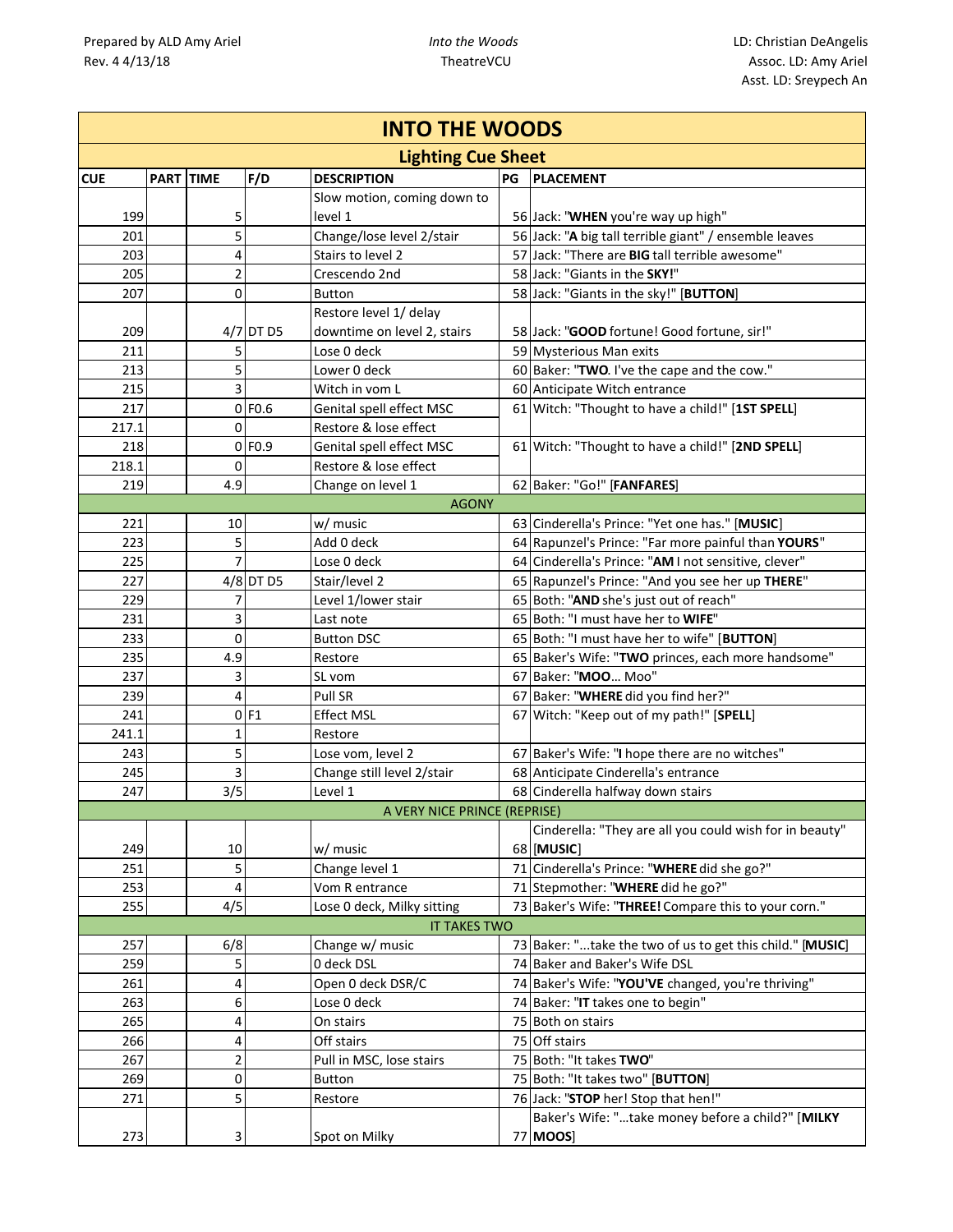| <b>INTO THE WOODS</b> |           |     |                    |                                        |    |                                                            |  |  |  |
|-----------------------|-----------|-----|--------------------|----------------------------------------|----|------------------------------------------------------------|--|--|--|
|                       |           |     |                    | <b>Lighting Cue Sheet</b>              |    |                                                            |  |  |  |
| <b>CUE</b>            | PART TIME |     | F/D                | <b>DESCRIPTION</b>                     | PG | <b>PLACEMENT</b>                                           |  |  |  |
|                       |           |     |                    | Change, open all 0 deck, add           |    | 77 Baker, Baker's Wife: "Two!" [BEAT]                      |  |  |  |
| 275                   |           |     | 1 F1.5             | foots                                  |    |                                                            |  |  |  |
| 275.1                 |           | 4   |                    | Restore                                |    |                                                            |  |  |  |
|                       |           |     |                    | <b>SECOND MIDNIGHT</b>                 |    |                                                            |  |  |  |
|                       |           |     |                    | <b>ACT I, SCENE FOUR</b>               |    |                                                            |  |  |  |
| 279                   |           | 4.9 |                    | Level 1                                |    | 80 Narrator: "TWO midnights gone. And the exhausted"       |  |  |  |
| 281                   |           |     | 4 (405) T5         | X to 0 deck DSL                        |    | 80 Narrator: "THEN don't steal it and resign yourself"     |  |  |  |
|                       |           |     |                    | Restore, add level 2 FL/Stair,         |    |                                                            |  |  |  |
| 283                   |           |     | 3 (405) T5         | lose 0 deck                            |    | 81 Narrator: "UNFORTUNATELY for Rapunzel"                  |  |  |  |
|                       |           |     |                    | <b>STAY WITH ME</b>                    |    |                                                            |  |  |  |
| 285                   |           | 6   |                    | w/ singing                             |    | 81 Witch: "WHAT did I clearly say?"                        |  |  |  |
|                       |           |     |                    |                                        |    | Witch: "DON'T you know what's out there in the             |  |  |  |
| 287                   |           | 5   |                    | Pull to DSL stair                      |    | 83 world?"                                                 |  |  |  |
| 289                   |           | 5   |                    | MSC to Witch at chair                  |    | 83 Witch X to chair                                        |  |  |  |
| 291                   |           | 5   |                    | Pull in/Iris to chair                  |    | 83 Witch: "While you can be a child with ME" (Final note)  |  |  |  |
| 293                   |           | 4   |                    | Restore                                |    | 83 Music continues under                                   |  |  |  |
| 294                   |           | 4   |                    | Rapunzel and Witch to level 2          |    | 83 Rapunzel and Witch X up stairs                          |  |  |  |
| 295                   |           | 4   |                    | 0 deck DS                              |    | 84 Mysterious Man: "WHEN is a cow not a white cow?         |  |  |  |
| 297                   |           | 5   |                    | Level 1                                |    | 84 Jack: "WHAT a beautiful cape!"                          |  |  |  |
| 299                   |           | 4.9 |                    | Change                                 |    | 85 Narrator: "AFTER having case out Rapunzel"              |  |  |  |
| 300                   |           | 3   |                    | Highlight UR stair                     |    | 85 (Anticipate) Narrator: "To take the PRINCE by surprise" |  |  |  |
| 300.5                 |           | 3   |                    | Lose UR stair                          |    | 85 Prince jumps off stairs                                 |  |  |  |
|                       |           |     |                    | ON THE STEPS OF THE PALACE             |    |                                                            |  |  |  |
| 301                   |           | 4   |                    | Level 2 SR                             |    | 85 Narrator: "AS for Cinderella, she returned"             |  |  |  |
| 303                   |           | 6   |                    | 0 deck dance, Cinderella DS<br>balcony |    | 86 Cinderella DS balcony                                   |  |  |  |
| 305                   |           | 4.9 |                    | On level 1, Cinderella on stair        |    | 86 Cinderella on stair                                     |  |  |  |
| 307                   |           | 4.9 |                    | Cinderella Level 1, lose stairs        |    | 87 Cinderella level 1                                      |  |  |  |
| 309                   |           | 0   |                    | Button DSL by stair                    |    | 87 Cinderella: "On the steps of the palace" [LAST NOTE]    |  |  |  |
| 311                   |           | 3   |                    | Restore                                |    | 88 Cinderella: "DON'T come any closer to me"               |  |  |  |
| 313                   |           | 4   |                    | SL vom, 0 deck                         |    | 89 Baker: "I'VE the cow" / Steward entrance                |  |  |  |
| 315                   | 1         |     | $0$ F <sub>5</sub> | Gobo forest effect                     |    | 90 Mysterious Man: "Give her the slipper and all will"     |  |  |  |
|                       | 2         | 1   |                    | Beanstalk growing effect               |    | <b>THUD</b>                                                |  |  |  |
| 315.1                 |           | 2   |                    | Restore                                |    |                                                            |  |  |  |
| 317                   |           | 4   |                    | Add stairs                             |    | 90 Cinderella's Prince: "WHAT was that noise?"             |  |  |  |
| 319                   |           | 4/7 |                    | SL vom, 0 deck SL                      |    | 92 Witch: "THE third midnight is here" (w/ entrance)       |  |  |  |
| 321                   |           | 10  |                    | Pull to level 2, stairs                |    | 93 Jack's entrance UC                                      |  |  |  |
|                       |           |     |                    | Add level 1 MSR for Milky,             |    |                                                            |  |  |  |
| 323                   |           | 4/8 |                    | delay losing level 2                   |    | 93 Baker: "SHE'S too heavy"                                |  |  |  |
| 327                   |           | 4   |                    | <b>MSC Feeding</b>                     |    | 94 Witch: "Feed them to the cow" [FEEDING]                 |  |  |  |
| 331                   |           | 3   |                    | SR vom by chairs, 0 deck               |    | 95 Anticipate Mysterious Man: "THE corn! The corn!"        |  |  |  |
| 333                   |           | 4/6 |                    | Change, add C 0 deck                   |    | 96 Baker and Baker's Wife DC                               |  |  |  |
| 335                   |           | 1   |                    | Witch transformation                   |    | 97 Witch transformation                                    |  |  |  |
| 337                   |           | 0   |                    | Restore, add everywhere                |    | 97 Witch transformation ends                               |  |  |  |
|                       |           |     |                    | <b>ACT I, SCENE 5: INSIDE PALACE</b>   |    |                                                            |  |  |  |
|                       |           |     |                    | <b>Act I Finale</b>                    |    |                                                            |  |  |  |
| 339                   |           | 3/6 |                    | Into scene                             |    | 98 Narrator: "Cinderella's HOUSE"                          |  |  |  |
| 341                   |           | 5   |                    | Open stair & level 2                   |    | 99 Prince X upstairs                                       |  |  |  |
| 342                   |           | 4   |                    | SL Stain Glass                         |    | 99 Cinderella's Mother sings                               |  |  |  |
| 343                   |           | 4/6 |                    | Restore level 1                        |    | 99 Narrator: "THE prince returned the false bride"         |  |  |  |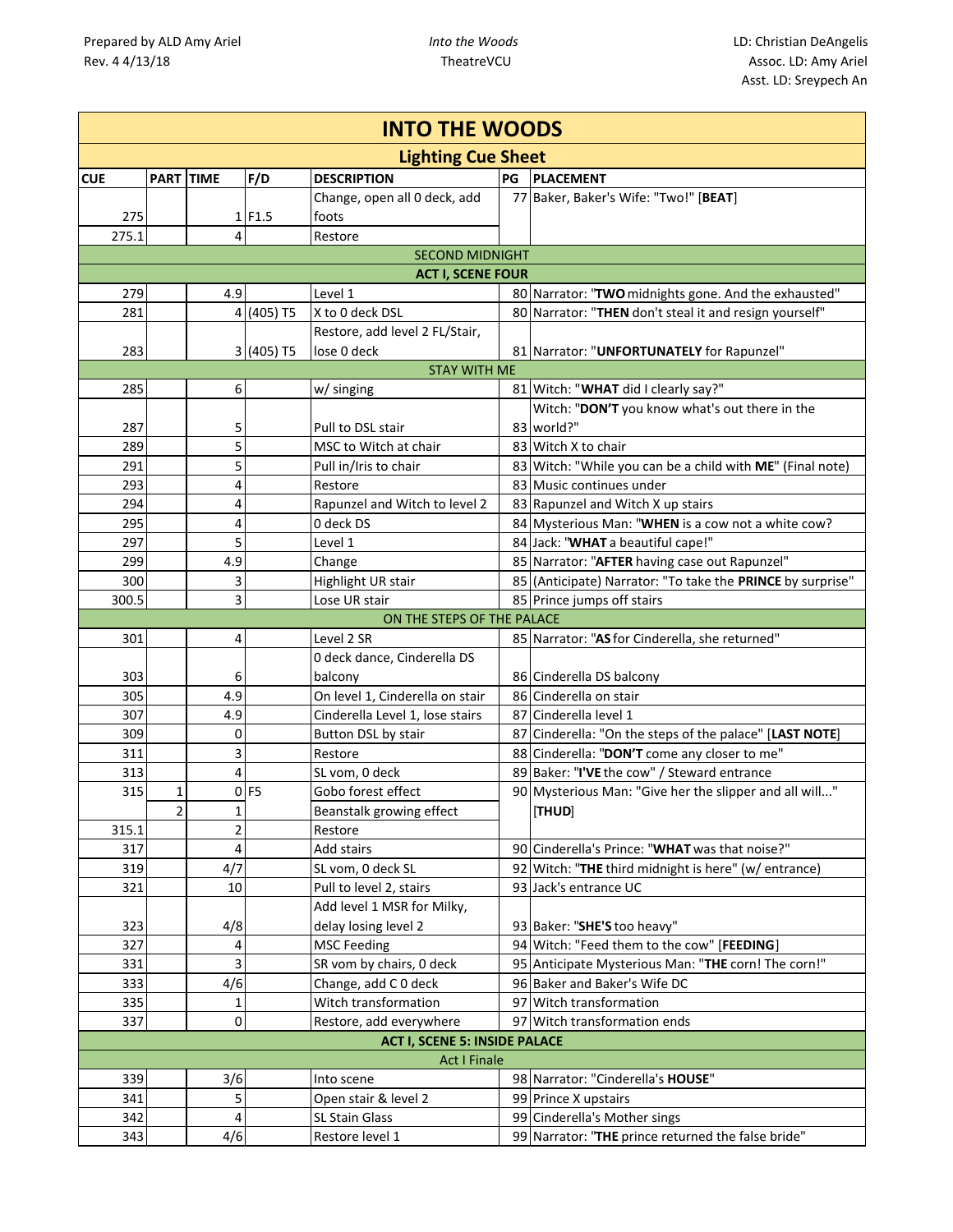| <b>INTO THE WOODS</b> |                |              |         |                                              |    |                                                               |  |  |  |
|-----------------------|----------------|--------------|---------|----------------------------------------------|----|---------------------------------------------------------------|--|--|--|
|                       |                |              |         | <b>Lighting Cue Sheet</b>                    |    |                                                               |  |  |  |
| <b>CUE</b>            | PART TIME      |              | F/D     | <b>DESCRIPTION</b>                           | PG | <b>PLACEMENT</b>                                              |  |  |  |
| 345                   |                | 3/4          |         | Open stair & level 2                         |    | 100 Prince X upstairs                                         |  |  |  |
| 346                   |                | 4            |         | <b>Stain Glass</b>                           |    | 100 Cinderella's Mother sings                                 |  |  |  |
|                       |                |              |         | Level 1 change, 0 deck by                    |    |                                                               |  |  |  |
| 347                   |                | 4/6          |         | chairs                                       |    | 101 Narrator: "AND finally, as for Rapunzel, she bore twins"  |  |  |  |
| 349                   |                | 2.5          |         | SL Vom                                       |    | 101 Anticipate Witch entrance                                 |  |  |  |
| 353                   |                | 6            |         | Restore, lose SL vom                         |    | 102 Narrator: "AS is often the way in these tales"            |  |  |  |
| 354                   |                | 6            |         | Add level 2                                  |    | 102 Narrator on Level 2                                       |  |  |  |
|                       |                |              |         | Add stairs, slow change w/                   |    |                                                               |  |  |  |
| 355                   |                | 5            |         | music                                        |    | 102 Baker's Wife: "I see your Prince has found you"           |  |  |  |
| 357                   |                | 4            |         | Change level 1                               |    | 102 Narrator: "AND it came to pass, all that seemed wrong"    |  |  |  |
| 359                   |                | 3            |         | All on                                       |    | 103 Narrator: " Happy life ever after" All: "EVER after!"     |  |  |  |
| 363                   |                | 3            |         | Pull C MSL                                   |    | 104 Florinda: "I was greedy"                                  |  |  |  |
| 365                   |                | 2            |         | Restore/open                                 |    | 105 Women: "TO be happy, and forever"                         |  |  |  |
| 367                   |                | $\mathbf{1}$ |         | Whisper                                      |    | 106 Group 2: "THOUGH it's fearful" (w/ whispering)            |  |  |  |
|                       |                |              |         |                                              |    | Group 1: "IF you want your wish, you can have your            |  |  |  |
| 369                   |                | 5            |         | Crescendo up                                 |    | 106 wish"                                                     |  |  |  |
|                       |                |              |         |                                              |    | All: "YOU go into the woods, where nothing's clear" (key      |  |  |  |
| 371                   |                | 2            |         | Key change                                   |    | 106 change when all come together)                            |  |  |  |
| 373                   |                | $\mathbf{1}$ |         | Foots                                        |    | 107 All: "INTO the woods, into the woods, into the woods"     |  |  |  |
| 374                   |                | 0.2          |         | Pull in                                      |    | 107 Narrator: "TO be continued!"                              |  |  |  |
| 375                   |                | 0.2          |         | Restore                                      |    | 107 Narrator: "To be continueD!"                              |  |  |  |
| 376                   |                | $\Omega$     |         | <b>Blackout</b>                              |    | 108 All: And happy ever after!" [BUTTON]                      |  |  |  |
|                       |                |              |         | <b>INTERMISSION</b>                          |    |                                                               |  |  |  |
| 377                   |                |              | 6 F5:00 | House full, restore preshow                  |    | Mid-Applause/Stage clear                                      |  |  |  |
| 377.1                 |                | 6            |         | <b>Shift for Narrator</b>                    |    |                                                               |  |  |  |
| 401                   |                | 4            |         | House half                                   |    |                                                               |  |  |  |
| 403                   |                | 5/4          |         | House out/light on narrator                  |    |                                                               |  |  |  |
|                       |                |              |         | <b>ACT II, SCENE ONE</b>                     |    |                                                               |  |  |  |
|                       |                |              |         | <b>ACT II OPENING</b>                        |    |                                                               |  |  |  |
| 405                   |                | 1            |         | Narrator level 1/quick bump                  |    | 109 Anticipate Narrator: "ONCE upon a time"                   |  |  |  |
| 407                   |                | 4            |         | Add level 2                                  |    | 109 Cinderella: "I WISH"                                      |  |  |  |
| 409                   |                | 3            |         | SLO deck                                     |    | 110 Cinderella: "More than LIFE"                              |  |  |  |
| 411                   |                | 3            |         | SR 0 deck                                    |    | 110 Cinderella, Baker, Jack: "More than the MOON"             |  |  |  |
| 413                   |                | 3            |         | Level 2                                      |    | 111 Cinderella: "I never though I'd wed a prince"             |  |  |  |
| 421                   |                | 4            |         | SR 0 deck, add stairs                        |    | 113 Baker, Baker's Wife: "LITTLE gurgles"                     |  |  |  |
| 422                   |                | 4.9          |         | Lose stairs and vom                          |    | 113 Baker's Wife: "I'm going to be a perfect WIFE"            |  |  |  |
| 423                   |                | 4            |         | SR 0 deck & C 0 deck                         |    | 114 Baker's Wife: "IF only this cottage were a little larger" |  |  |  |
| 425                   |                | 3            |         | All singing                                  |    | 115 Baker: "I'll care for him when he's OLDER"                |  |  |  |
| 427                   | 1              |              | 0 F2    | Bump                                         |    | 115 All: "I'm so happy" [THUMP]                               |  |  |  |
|                       | $\overline{2}$ | 1            |         | Flash                                        |    |                                                               |  |  |  |
| 427.1                 | 1              | 2            |         | Restore                                      |    |                                                               |  |  |  |
|                       |                |              |         | Lower everything except DR 0                 |    |                                                               |  |  |  |
|                       | 2              | 8            |         | deck                                         |    |                                                               |  |  |  |
| 435                   |                | 3            |         | SL & 0 deck SL                               |    | 118 Jack: "LOOK Milky White, it's the butcher"                |  |  |  |
|                       |                |              |         | Change, add lower stairs, add                |    | 119 Steward: "EXCUSE me Madame. This small man insists"       |  |  |  |
| 437                   |                | 3            |         | level 2                                      |    |                                                               |  |  |  |
| 439                   |                | 4/6          |         | MSC by stair, lose stair slowly 0<br>deck SL |    | 120 Baker and Steward exit                                    |  |  |  |
| 441                   |                | 3/4          |         | SR/C 0 deck                                  |    | 121 Little Red Riding Hood enters US level 1                  |  |  |  |
| 443                   |                | 3            |         | Level 2/stair, no effect                     |    | 122 Cinderella: "OH good friends. What news have you?"        |  |  |  |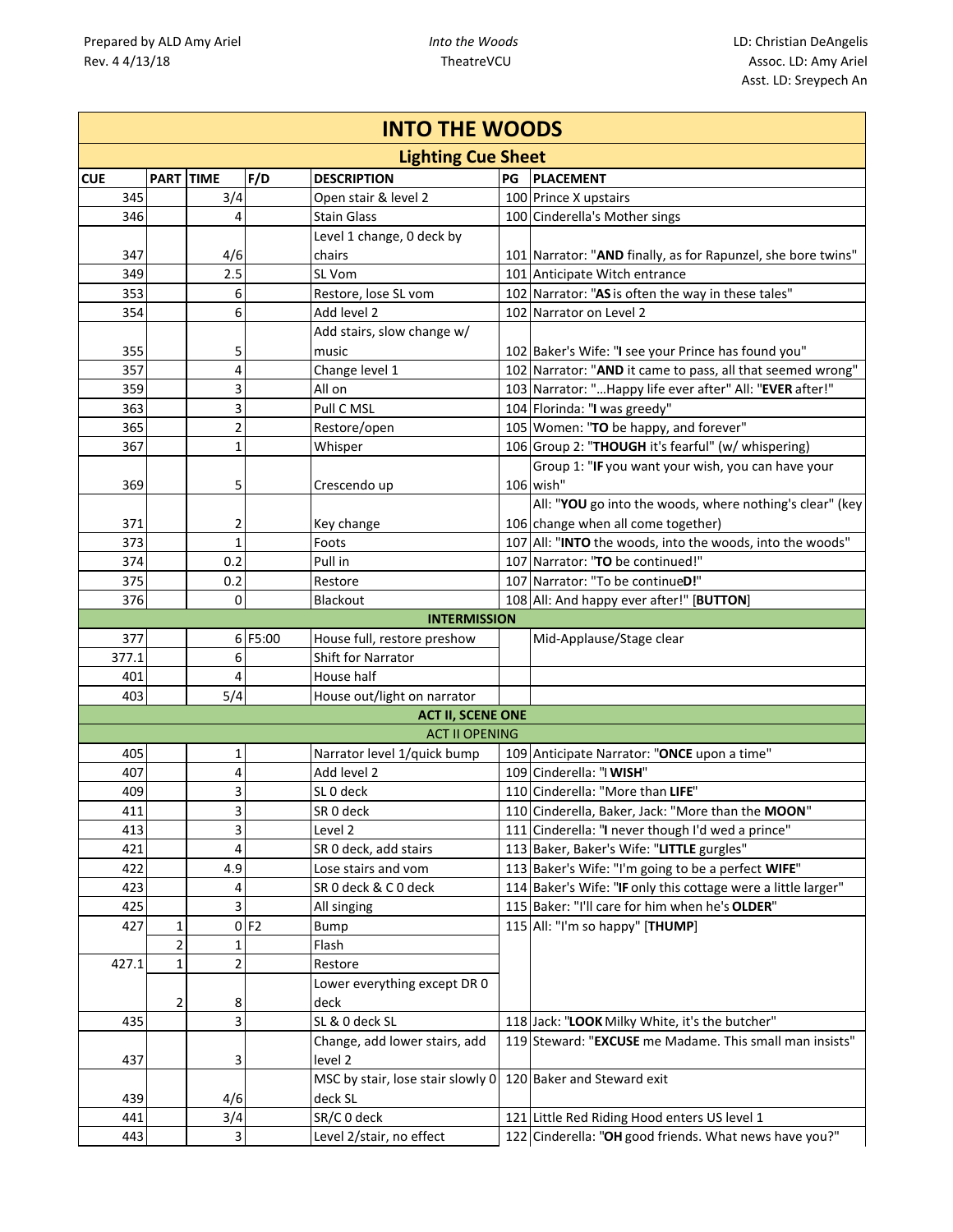| <b>INTO THE WOODS</b> |                           |                      |                                       |                                     |    |                                                              |  |  |  |  |  |
|-----------------------|---------------------------|----------------------|---------------------------------------|-------------------------------------|----|--------------------------------------------------------------|--|--|--|--|--|
|                       | <b>Lighting Cue Sheet</b> |                      |                                       |                                     |    |                                                              |  |  |  |  |  |
| <b>CUE</b>            | PART TIME                 |                      | F/D                                   | <b>DESCRIPTION</b>                  | PG | <b>PLACEMENT</b>                                             |  |  |  |  |  |
| 444                   |                           | $2.5$ F <sub>2</sub> |                                       | Move down stairs                    |    | 122 Narrator X down stairs                                   |  |  |  |  |  |
| 444.1                 | 1                         | 2                    |                                       | Move to level 1                     |    |                                                              |  |  |  |  |  |
|                       | $\overline{2}$            | 5                    |                                       |                                     |    |                                                              |  |  |  |  |  |
| 445                   |                           | 1                    | F2                                    | Move DS                             |    | 123 Narrator X downstage                                     |  |  |  |  |  |
| 446                   |                           | 2/3                  |                                       | Cross-fade                          |    | 123 Baker's Wife: "WE'LL take you to Granny's"               |  |  |  |  |  |
| 447                   |                           | 2                    |                                       | w/ song                             |    | 123 Jack: "I know Mother made me promise, but I'm going"     |  |  |  |  |  |
| 449                   |                           | 3/4                  |                                       | Level 1 MSC/SR/MSL                  |    | 124 Baker: "INTO the woods, it's always when"                |  |  |  |  |  |
|                       |                           |                      |                                       |                                     |    | 125 Jack, Baker, Cinderella, Baker's Wife, Little Red Riding |  |  |  |  |  |
| 453                   |                           | 4                    |                                       | Open 0 deck, open level 1           |    | Hood: "INTO the woods"                                       |  |  |  |  |  |
|                       |                           |                      |                                       | <b>ACT II, SCENE TWO: THE WOODS</b> |    |                                                              |  |  |  |  |  |
|                       |                           |                      | F <sub>6</sub>                        | Level 1 floor & 0 deck SR/C,        |    | 126 Witch enters                                             |  |  |  |  |  |
| 455                   |                           | 4                    |                                       | fog, footlights                     |    |                                                              |  |  |  |  |  |
| 455.1                 |                           | 0                    |                                       | Lose fog                            |    |                                                              |  |  |  |  |  |
| 457                   |                           | 3                    |                                       | Change level 1                      |    | 126 Rapunzel's Prince and Cinderella's Prince enter          |  |  |  |  |  |
|                       |                           |                      |                                       | <b>AGONY (REPRISE)</b>              |    |                                                              |  |  |  |  |  |
|                       |                           |                      |                                       |                                     |    | 127 Rapunzel's Prince: " What you're really doing here"      |  |  |  |  |  |
| 459                   |                           | 5                    |                                       | w/ music                            |    | <b>MUSIC</b>                                                 |  |  |  |  |  |
| 461                   |                           | $\overline{2}$       |                                       | 0 deck SL                           |    | 128 Cinderella's Prince: "IF it we not for the thicket"      |  |  |  |  |  |
| 463                   |                           | 4                    |                                       | Level 1/add stair                   |    | 129 Both: "Not forgetting THE tasks unachievable"            |  |  |  |  |  |
| 465                   |                           | 3                    |                                       | Pull in MSC                         |    | 130 Both: "Ah, well, back to my Wife"                        |  |  |  |  |  |
| 467                   |                           | 0                    |                                       | <b>Button</b>                       |    | 130 Both: "Ah, well, back to my wife" [BUTTON]               |  |  |  |  |  |
|                       |                           |                      |                                       | Restore Rapunzel, Cinderella,       |    | 130 Applause dies down                                       |  |  |  |  |  |
| 468                   |                           | 3                    |                                       | Prince                              |    |                                                              |  |  |  |  |  |
| 469                   |                           | 3                    |                                       | Level 1                             |    | 130 Narrator: "AND after hours of searching"                 |  |  |  |  |  |
| 471                   |                           | 5                    |                                       | 0 deck                              |    | 130 Little Red X 0 deck                                      |  |  |  |  |  |
| 473                   |                           | 3                    |                                       | SL vom 0 deck SL                    |    | 131 Group enters SL vom                                      |  |  |  |  |  |
| 475                   | $\mathbf{1}$              |                      | $0$ FO.5                              | Dramatic change                     |    | 132 Baker's Wife: "Shhh" [FIRST STEP] (w/ SQ)                |  |  |  |  |  |
|                       | $\overline{2}$            | 5                    |                                       | Lose 0 deck                         |    |                                                              |  |  |  |  |  |
| 475.1                 |                           |                      | $1.2$ F3.2                            | Restore                             |    |                                                              |  |  |  |  |  |
| 477                   |                           |                      | $0$ FO.5                              | Dramatic change                     |    | 132 Baker's Wife: "Shhh" [SECOND STEP] (w/ SQ)               |  |  |  |  |  |
| 477.1                 |                           |                      | 1.2 F1.96                             | Restore                             |    |                                                              |  |  |  |  |  |
| 479                   |                           |                      | 0 D1, H0.8                            | Dramatic change                     |    | 132 Baker's Wife: "Shhh" [THIRD STEP] (w/ SQ)                |  |  |  |  |  |
| 479.1                 |                           | $1.2$ F <sub>2</sub> |                                       | Restore                             |    |                                                              |  |  |  |  |  |
| 481                   |                           |                      | $0$ D <sub>1</sub> , H <sub>0.5</sub> | Dramatic change                     |    | 132 Baker's Wife: "Shhh" [FOURTH STEP] (w/ SQ)               |  |  |  |  |  |
| 481.1                 |                           |                      | $1.2$ F2.5                            | Restore                             |    |                                                              |  |  |  |  |  |
| 483                   |                           |                      | $0$ D <sub>1</sub> , H <sub>0.5</sub> | Dramatic change                     |    | 132 Baker's Wife: "Shhh" [FIFTH STEP] (w/ SQ)                |  |  |  |  |  |
| 483.1                 |                           |                      | $1$ F <sub>2.3</sub>                  | Restore                             |    |                                                              |  |  |  |  |  |
| 485                   |                           |                      | 0 F0.5                                | Dramatic change                     |    | 133 Baker's Wife: "Shhh" [SIXTH STEP] (w/ SQ)                |  |  |  |  |  |
| 485.1                 |                           |                      | 1F2.57                                | Restore                             |    |                                                              |  |  |  |  |  |
|                       |                           |                      |                                       |                                     |    | 133 Baker's Wife: "Shhh" [SEVENTH STEP] (w/ SQ)              |  |  |  |  |  |
| 487                   |                           |                      |                                       | 0 D0.7, H0.9 Dramatic change        |    |                                                              |  |  |  |  |  |
| 487.1                 | $\mathbf{1}$              | 0                    |                                       | Restore                             |    |                                                              |  |  |  |  |  |
|                       | 2                         | 5                    |                                       | Open 0 deck                         |    |                                                              |  |  |  |  |  |
| 489                   |                           | 3                    |                                       | Add SR vom Fresnel                  |    | 133 Witch: "THE Giant's a woman!"                            |  |  |  |  |  |
| 491                   |                           |                      | $0$ D <sub>1</sub> , H <sub>1.7</sub> | Big boom                            |    | 134 Steward: "You can't reason with a dumb Giant!" [NOISE]   |  |  |  |  |  |
| 491.1                 |                           | 1                    |                                       | Restore                             |    | (w/SQ)                                                       |  |  |  |  |  |
| 493                   |                           | 3                    |                                       | 0 deck SL                           |    | 134 Narrator: "THE giant, who was nearsighted"               |  |  |  |  |  |
|                       |                           |                      |                                       |                                     |    | 134 Baker's Wife: "PUT a spell on her"                       |  |  |  |  |  |
| 495                   |                           | 2.5                  |                                       | Restore level 1                     |    |                                                              |  |  |  |  |  |
| 499                   |                           | 3                    |                                       | Witch speaks                        |    | 135 Witch: "EXCUSE me, but would you like a blind girl"      |  |  |  |  |  |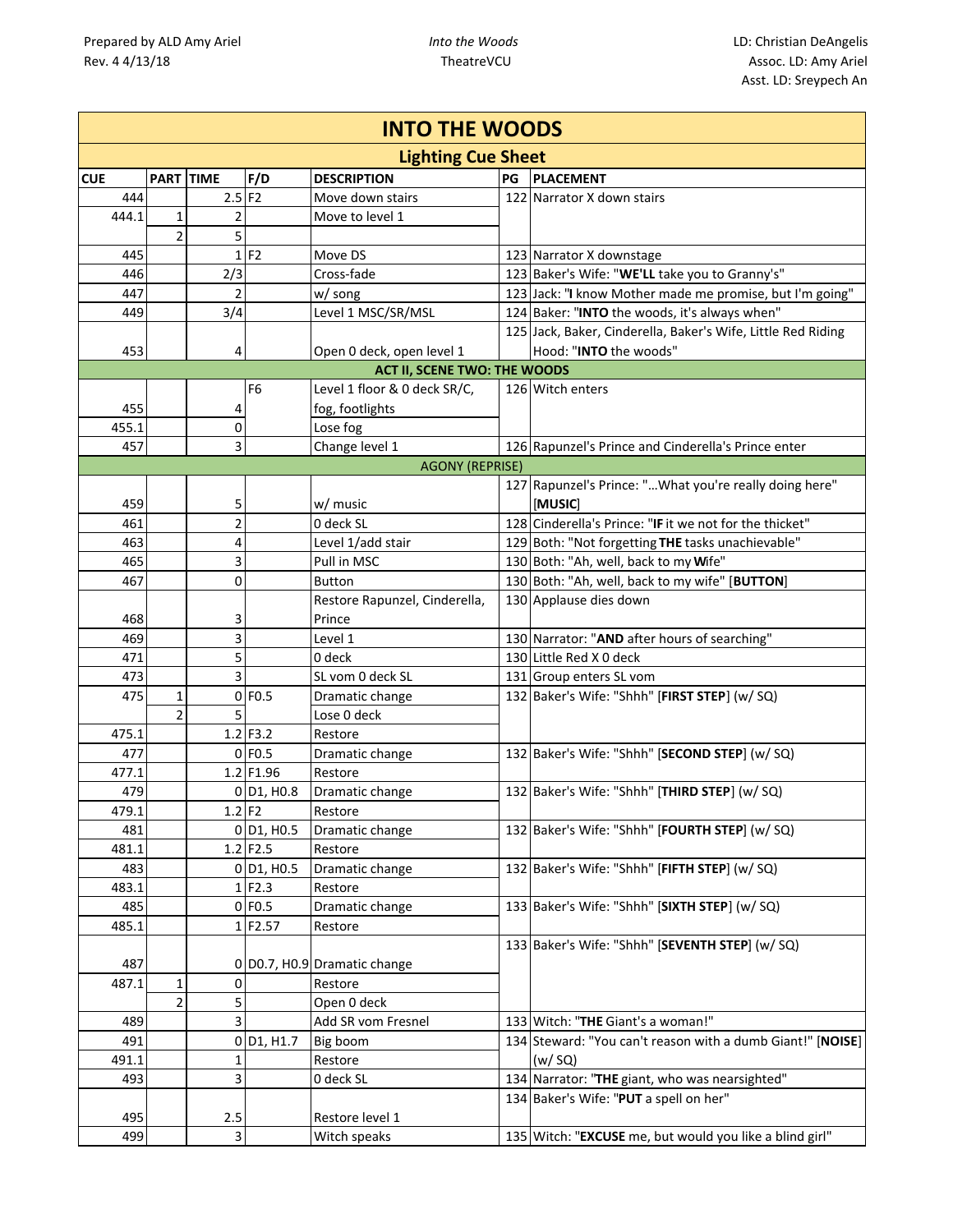|            | <b>INTO THE WOODS</b>       |                  |                    |                                  |    |                                                              |  |  |  |  |  |
|------------|-----------------------------|------------------|--------------------|----------------------------------|----|--------------------------------------------------------------|--|--|--|--|--|
|            |                             |                  |                    | <b>Lighting Cue Sheet</b>        |    |                                                              |  |  |  |  |  |
| <b>CUE</b> |                             | <b>PART TIME</b> | F/D                | <b>DESCRIPTION</b>               | PG | <b>PLACEMENT</b>                                             |  |  |  |  |  |
| 501        |                             | 3                |                    | 0 deck SL                        |    | 135 Narrator: "IT is interesting to examine the moral issue" |  |  |  |  |  |
| 503        |                             | 4                |                    | Open 0 deck SR/C                 |    | 136 Narrator: "YOU'RE making a big mistake"                  |  |  |  |  |  |
| 507        |                             | 4                |                    | DSC 0 deck, a little bright      |    | 140 Baker: "SHE'S in poor condition"                         |  |  |  |  |  |
|            |                             |                  |                    |                                  |    |                                                              |  |  |  |  |  |
| 509        |                             | 7                |                    | Lose Giant, lose all 0 deck      |    | 141 Steward: "That's my job." [MUSIC]                        |  |  |  |  |  |
| 511        |                             | 5                |                    | 0 deck SR                        |    | 141 Witch: "THIS is the world I meant"                       |  |  |  |  |  |
| 513        |                             | 6                |                    | Lose 0 deck                      |    | 141 Witch X onto level 1                                     |  |  |  |  |  |
| 515        |                             | 4                |                    | Restore level 1                  |    | 142 Witch: "To something you LOSE"                           |  |  |  |  |  |
| 519        |                             | 4                |                    | Add 0 deck DS                    |    | 146 Cinderella's Prince enters                               |  |  |  |  |  |
|            |                             |                  |                    |                                  |    | 146 Cinderella's Prince: "AND why are you alone in the       |  |  |  |  |  |
| 521        |                             | 6                |                    | Lose 0 deck                      |    | Woods?"                                                      |  |  |  |  |  |
|            |                             |                  |                    | <b>ANY MOMENT - PART 1</b>       |    |                                                              |  |  |  |  |  |
|            |                             |                  |                    |                                  |    | 147 Cinderella's Prince: "Your CHOICE? How brave." (w/       |  |  |  |  |  |
| 523        |                             | 6                |                    | w/ music                         |    | <b>MUSIC</b> )                                               |  |  |  |  |  |
| 525        |                             | 5                |                    | Open 0 deck                      |    | 148 Cinderella's Prince: "RIGHT and wrong don't matter"      |  |  |  |  |  |
| 527        | $\mathbf{1}$                | 4/6              |                    | Restore, add level 2/stair       |    | 148 Baker enters                                             |  |  |  |  |  |
|            | $\overline{2}$              |                  | $5$ D <sub>3</sub> | Add Level 2                      |    |                                                              |  |  |  |  |  |
| 528        |                             | 6                |                    | Add top of stairs                |    | 148 Cinderella X to top of stairs                            |  |  |  |  |  |
| 529        |                             | 5/10             |                    | Lose level 2/stair               |    | 149 Cinderella X to level 1                                  |  |  |  |  |  |
|            |                             |                  |                    | <b>ANY MOMENT - PART 2</b>       |    |                                                              |  |  |  |  |  |
| 531        |                             | 6                |                    | Change level 1                   |    | 150 Baker and Cinderella exit [MUSIC]                        |  |  |  |  |  |
|            |                             |                  |                    |                                  |    | 150 Baker's Wife: "Will we find each OTHER in the Woods      |  |  |  |  |  |
| 533        |                             | 5                |                    | Mostly DS on level 1 FL SL stair |    | again?" (w/ MUSIC)                                           |  |  |  |  |  |
|            | <b>MOMENTS IN THE WOODS</b> |                  |                    |                                  |    |                                                              |  |  |  |  |  |
|            |                             |                  |                    | Slow change level 1, lose 0      |    | 151 Baker's Wife: "WAS that me? Was that him?                |  |  |  |  |  |
| 537        |                             | 10               |                    | deck                             |    |                                                              |  |  |  |  |  |
| 539        |                             | 4                |                    | Add 0 deck SL                    |    | 151 Baker's Wife: "FACE the facts, find the boy"             |  |  |  |  |  |
| 541        |                             | 6                |                    | Restore level 1                  |    | 151 Baker's Wife X to level 1                                |  |  |  |  |  |
| 543        |                             | 6                |                    | 0 deck SR                        |    | 152 Baker's Wife: "Oh, if life were made of MOMENTS"         |  |  |  |  |  |
| 545        |                             | 6                |                    | Restore level 1 FL               |    | 152 Baker's Wife: "First a Witch, THEN a child"              |  |  |  |  |  |
| 547        |                             | 2                |                    | Pull in MSC                      |    | 152 Baker's Wife: "And it's time to leave the WOODS"         |  |  |  |  |  |
|            |                             |                  |                    |                                  |    | 152 Baker's Wife: "And it's time to leave the woods"         |  |  |  |  |  |
| 549        |                             | $\Omega$         |                    | Button                           |    | [BUTTON]                                                     |  |  |  |  |  |
| 551        |                             | 1.5/2            |                    | Restore                          |    | 153 Applause dies down                                       |  |  |  |  |  |
| 553        |                             |                  | $0$ HO.5           | Giant steps                      |    | 153 Baker's Wife looks around [W/ SQ]                        |  |  |  |  |  |
| 553.1      |                             |                  | 1.2 F2.9           | Restore                          |    |                                                              |  |  |  |  |  |
| 553.2      |                             |                  | $0$ HO.5           | Giant steps                      |    |                                                              |  |  |  |  |  |
| 553.3      |                             |                  | 1.2 F2.6           | Restore                          |    |                                                              |  |  |  |  |  |
| 553.4      |                             |                  | 0 F2               | Giant steps                      |    |                                                              |  |  |  |  |  |
|            |                             |                  |                    | <b>Blackout including music</b>  |    |                                                              |  |  |  |  |  |
| 555        |                             | 0.5              |                    | stands                           |    |                                                              |  |  |  |  |  |
| 557        | $\mathbf{1}$                | 3                |                    | Lights up on level 1             |    | 153 Baker: "SHE should be back by now."                      |  |  |  |  |  |
|            | $\overline{2}$              | 1.5              |                    | Music stand lights               |    |                                                              |  |  |  |  |  |
| 559        |                             | 3                |                    | All over 0 deck                  |    | 153 Baker enters                                             |  |  |  |  |  |
|            |                             |                  |                    | <b>YOUR FAULT</b>                |    |                                                              |  |  |  |  |  |
|            |                             |                  |                    |                                  |    | 155 Witch: "He's going to the Giant and I'm taking him"      |  |  |  |  |  |
| 563        |                             | 6                |                    | Level 1 & 0 deck SR/C/SL         |    | [MUSIC]                                                      |  |  |  |  |  |
| 573        |                             | 3                |                    | <b>Big stairs</b>                |    | 160 Jack X to big stairs                                     |  |  |  |  |  |
|            |                             |                  |                    | <b>LAST MIDNIGHT</b>             |    |                                                              |  |  |  |  |  |
| 575        |                             | 4                |                    | C change                         |    | 162 Witch: "SHHHHHH"                                         |  |  |  |  |  |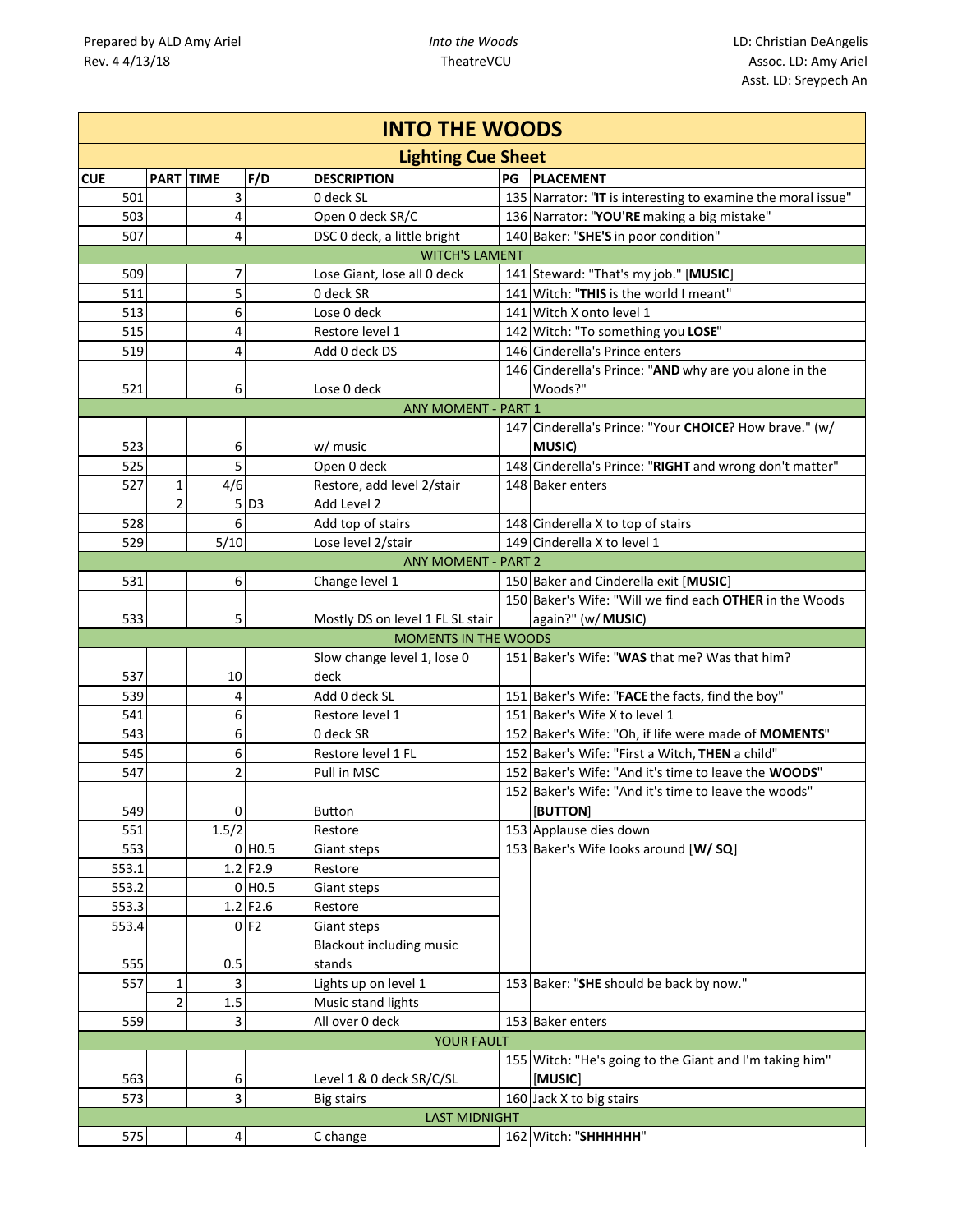| <b>INTO THE WOODS</b> |  |             |                    |                                             |    |                                                                              |  |  |  |
|-----------------------|--|-------------|--------------------|---------------------------------------------|----|------------------------------------------------------------------------------|--|--|--|
|                       |  |             |                    | <b>Lighting Cue Sheet</b>                   |    |                                                                              |  |  |  |
| <b>CUE</b>            |  | PART TIME   | F/D                | <b>DESCRIPTION</b>                          | PG | <b>PLACEMENT</b>                                                             |  |  |  |
| 575.1                 |  | $\mathbf 0$ |                    | Fog out                                     |    |                                                                              |  |  |  |
|                       |  |             | $(407 +$           |                                             |    | 164 Witch: "NO You're so nice, you're not good"                              |  |  |  |
|                       |  |             | $411 +$            |                                             |    |                                                                              |  |  |  |
| 579                   |  |             | 4 412) T3          | 0 deck DS                                   |    |                                                                              |  |  |  |
|                       |  |             | $(407 +$           |                                             |    | 164 Witch X up to level 2                                                    |  |  |  |
|                       |  |             | $411 +$            |                                             |    |                                                                              |  |  |  |
| 581                   |  |             | 7 412) T3          | X up to level 2                             |    |                                                                              |  |  |  |
| 587                   |  | 0/2         |                    | Stain Glass effect                          |    | 165 Witch: "And the GLOOM"                                                   |  |  |  |
| 589                   |  | 0           |                    | Button                                      |    | 165 Witch: "And the BOOM"                                                    |  |  |  |
| 591                   |  | 0.5         |                    | Restore 0 deck SL/C level 1                 |    | 165 Witch: "And the" [SCREAM]                                                |  |  |  |
| 592                   |  | 3           |                    | Add Mysterious Man                          |    | 166 Mysterious Man enters                                                    |  |  |  |
| 593                   |  | 4/7         |                    | Change, 0 deck SL SR & level 1              |    | 166 Baker enters                                                             |  |  |  |
|                       |  |             |                    | <b>NO MORE</b>                              |    |                                                                              |  |  |  |
| 595                   |  | 8           |                    | On level 1, lose 0 deck SR                  |    | 167 Baker: "NO more questions"                                               |  |  |  |
|                       |  |             |                    | 0 deck SL -> SR, Baker MSR on               |    | 168 Mysterious Man: "RUNNING away - let's do it"                             |  |  |  |
| 597                   |  | 4.9         |                    | stair                                       |    |                                                                              |  |  |  |
| 599                   |  | 6           |                    | Lose C/SL 0 deck slow                       |    | 168 Mysterious Man X more SR                                                 |  |  |  |
| 601                   |  | 8           |                    | Level 1 MSR stair                           |    | 169 Mysterious Man X onto level 1                                            |  |  |  |
| 605                   |  | 5           |                    | Tiny change, lose outsides                  |    | 169 Baker: "NO more giants"                                                  |  |  |  |
| 607                   |  | 5/6         |                    | Change level 1                              |    | 170 Cinderella and Jack enter                                                |  |  |  |
| 609                   |  | 4           |                    | 0 deck SL vom                               |    | 170 Cinderella: "OH good friends. I need your help now"                      |  |  |  |
| 611                   |  | 5/7         |                    | Lose SL vom                                 |    | 171 Cinderella: "SMEAR the ground with pitch"                                |  |  |  |
| 613                   |  | 7           |                    | Slow change                                 |    | 172 Cinderella: "OH, no. Now, now."                                          |  |  |  |
|                       |  |             |                    | NO ONE IS ALONE - PART 1                    |    |                                                                              |  |  |  |
| 615                   |  | 6           |                    | Add 0 deck SL/C                             |    | 174 Cinderella: "And I, the faraway prince" [MUSIC]                          |  |  |  |
| 617                   |  | 4/7         |                    | X to 0 deck                                 |    | 174 Cinderella X to 0 deck                                                   |  |  |  |
| 619                   |  | 5           |                    | Pull SL                                     |    | 175 Cinderella: "MOTHER cannot guide you"                                    |  |  |  |
| 621                   |  |             | 6/7 (403) T4       | On level 2 SR, enter SR stairs              |    | 175 Jack enter SR stairs                                                     |  |  |  |
|                       |  |             |                    | NO ONE IS ALONE - PART 2<br>Crossfade to SL |    | 177 Cinderella: "MOTHER isn't here now"                                      |  |  |  |
| 623                   |  | 4           | $0$ HO.5           |                                             |    |                                                                              |  |  |  |
| 629<br>629.1          |  |             | $1.2$ F3.3         | Restore & steps                             |    | 180 Baker, Cinderella, Little Red Riding Hood, Jack: "Your<br>side" [NOISES] |  |  |  |
|                       |  |             |                    | Restore                                     |    |                                                                              |  |  |  |
| 629.2                 |  |             | 0 H <sub>0.5</sub> | Giant steps                                 |    |                                                                              |  |  |  |
| 629.3                 |  |             | 1.2 F2.5           | Restore                                     |    |                                                                              |  |  |  |
| 631                   |  | 4           |                    | Add SL vom Fresnel                          |    | 180 Cinderella: "Don't let her know our plan" [NOISES]                       |  |  |  |
| 633                   |  | 3           |                    | Lose Giant                                  |    | 180 Giant: "I shall leave your kingdom" [GIANT NOISES]                       |  |  |  |
| 635                   |  | 2           |                    | Change, add SR vom Fresnel                  |    | 180 Cinderella: "GOOD birds!" (after footsteps)                              |  |  |  |
| 641                   |  | 3           |                    | Lose Cinderella and Little Red              |    | 181 Cinderella & Little Red Riding Hood exit                                 |  |  |  |
|                       |  |             |                    | <b>ACT II FINALE</b>                        |    |                                                                              |  |  |  |
| 645                   |  | 3           |                    | Onstage level 1, out of forest              |    | 181 Jack's Mother onstage                                                    |  |  |  |
| 651                   |  | 4           |                    | Add 0 deck                                  |    | 182 Steward: "THE greater the good, the harder the blow"                     |  |  |  |
| 653                   |  | 5           |                    | Level 1 floor/DS 0 deck                     |    | 182 Baker: "NOW we can all return"                                           |  |  |  |
| 655                   |  | 8           |                    | Add SR vom                                  |    | 184 Baker: "MAYBE I just wasn't meant to have children"                      |  |  |  |
| 657                   |  | 5           |                    | Change, lose SR vom                         |    | 185 Baker's Wife: "SOMETIMES people leave you"                               |  |  |  |
| 658                   |  | 5           |                    | Change                                      |    | 185 Baker: "SHHH. Once upon a time"                                          |  |  |  |
| 659                   |  | 5           |                    | Level 2 SR                                  |    | 185 Witch: "CAREFUL the things you say"                                      |  |  |  |
| 673                   |  | 3           |                    | Change - tempo up                           |    | 186 Group 1: "THOUGH it's fearful"                                           |  |  |  |
| 675                   |  | 1/2         |                    | Change                                      |    | 187 All: "So INTO the woods you go again"                                    |  |  |  |
| 677                   |  | 3           |                    | Into the house                              |    | 188 All: "INTO the woods, each time you go"                                  |  |  |  |